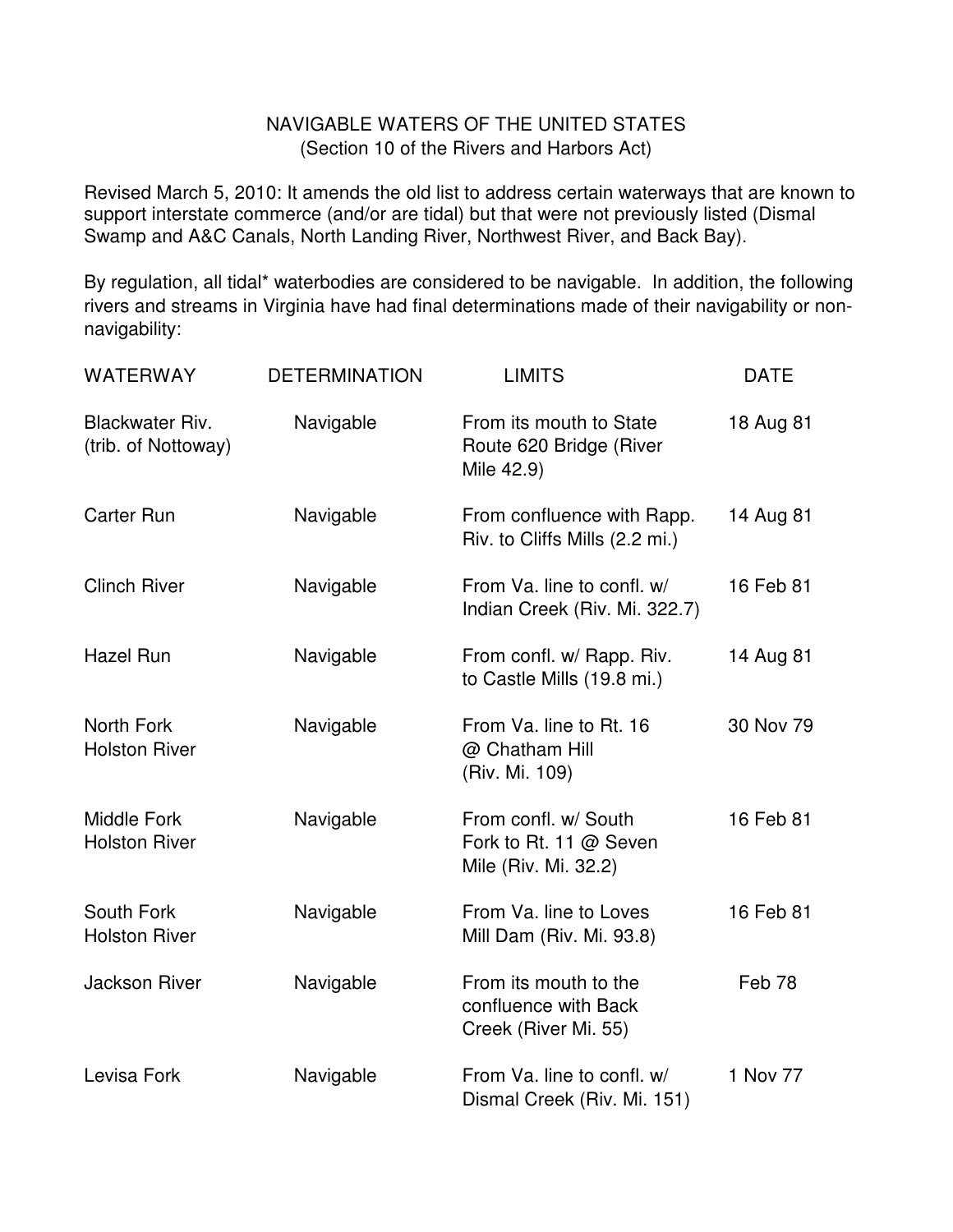| <b>Maury River</b>                | Navigable     | From its mouth to Cedar<br>Grove (River Mi. 32.8)                              | 19 Nov 74                                             |
|-----------------------------------|---------------|--------------------------------------------------------------------------------|-------------------------------------------------------|
| <b>Meherrin River</b>             | Non-Navigable | Entire portion in Virginia                                                     | 14 Aug 81                                             |
| <b>New River</b>                  | Navigable     | Entire Virginia portion                                                        | N/A<br>(Comb. of<br>court case<br>and FERC<br>ruling) |
| North Anna<br>River               | Non-Navigable | Entire                                                                         | 20 Mar 80                                             |
| <b>Nottoway River</b>             | Navigable     | From mouth to Route 634<br>Bridge (Riv. Mi. 46.9)                              | 18 Aug 81                                             |
| <b>Pound River</b>                | Navigable     | From Russell Fork to and<br>incl. Flannagan Reservoir                          | 7 Nov 77                                              |
| <b>Powell River</b>               | Navigable     | From Va. line to confl w/<br>South Fork (Riv. Mi. 178.1)                       | 5 Feb 80                                              |
| North Fork<br><b>Powell River</b> | Navigable     | From confl w/ Powell to<br>Sandlick Bridge (R. M. 7.2)                         | 5 Feb 80                                              |
| Rappahannock<br><b>River</b>      | Navigable     | From mouth to Blackwell's<br>Warehouse (53.9 mi. above<br>Fredericksburg)      | 14 Aug 81                                             |
| <b>Rockfish River</b>             | Navigable     | From confl. w/ James Riv.<br>to Howardsville (0.6 mi.)                         | 13 Aug 81                                             |
| <b>Russell Fork</b>               | Navigable     | From Va. line to Russell<br>Prater Creek (Riv. Mi. 24.6)<br>(at town of Haysi) | 1 Nov 77                                              |

The following rivers and streams have been studied, but official determinations have not (yet) been made. Based on these studies, the following assumptions are used for administrative purposes:

| <b>WATERWAY</b>         | <b>ASSUMPTION</b> | LIMIT                            |
|-------------------------|-------------------|----------------------------------|
| <b>Appomattox River</b> | Navigable         | From confl. w/ James to Planters |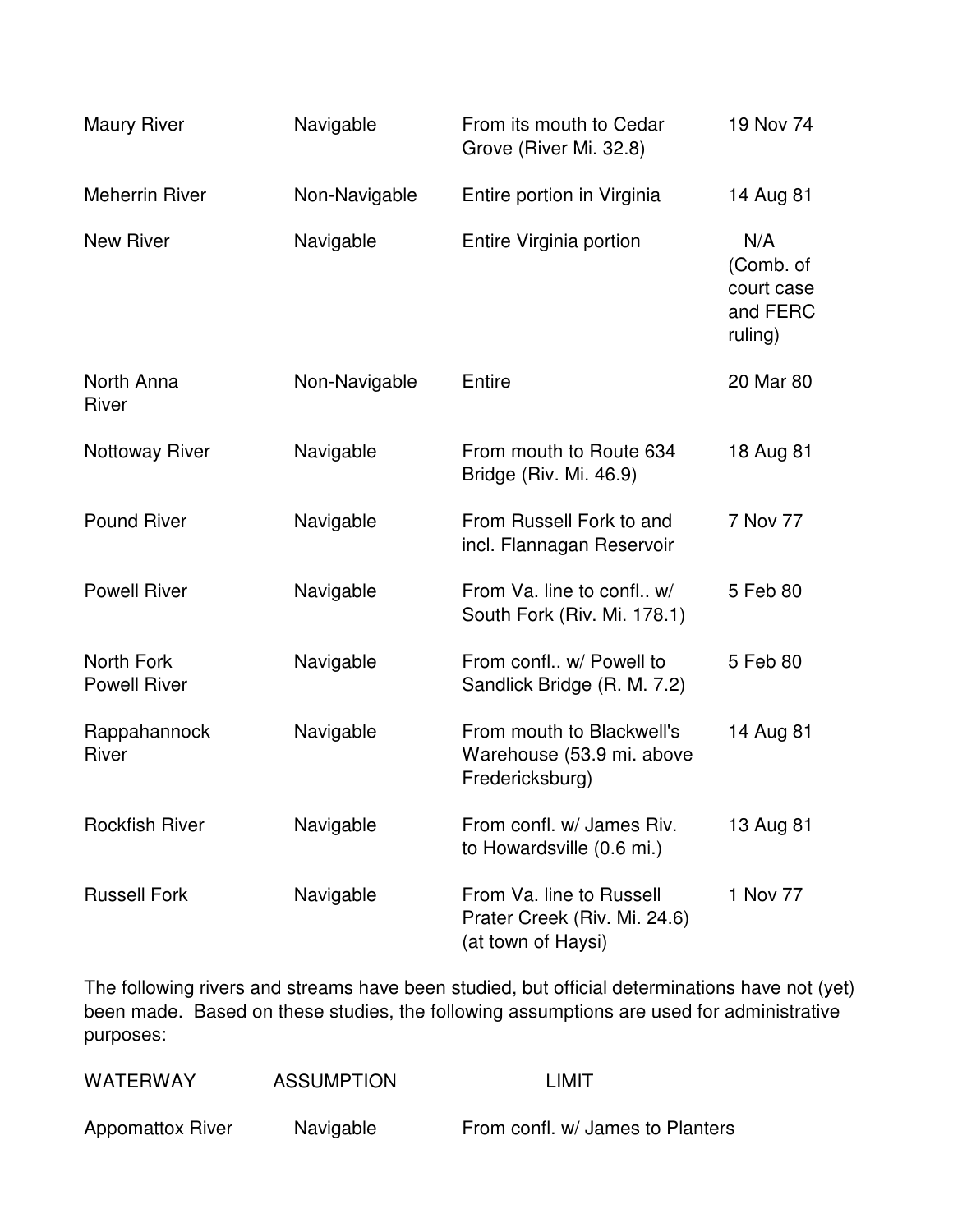Town (132 mi., at end of Rt. 638 in Buck'ham Co., near App./P.E. Co. line

| <b>Banister River</b>                           | Navigable     | From Kerr Reservoir to Rt. 642<br>bridge @ Meadville                                                               |
|-------------------------------------------------|---------------|--------------------------------------------------------------------------------------------------------------------|
| <b>Blackwater River</b><br>(trib. of Roanoke)   | Navigable     | From Smith Mountain Lake to a point<br>approx. 1.25 mi. below N&W railroad<br>bridge, located on USGS Redwood Quad |
| Catawba Creek<br>(trib. of James)               | Non-Navigable | Entire                                                                                                             |
| <b>County Line Creek</b><br>(trib of Dan River) | Navigable     | Entire portion in Va.                                                                                              |
| <b>Cowpasture River</b>                         | Navigable     | From confl. w/ James to confl. w/<br>Simpson Creek (6 mi.)                                                         |
| <b>Craig Creek</b>                              | Navigable     | From confl. w/ James to confl. w/<br>Johns Creek @ New Castle (48 mi.)                                             |
| Dan River                                       | Navigable     | From Kerr Reservoir (Buggs Island<br>Lake) throughout Va. except for<br>upper reaches west of Martinsville         |
| Deep Creek<br>(Trib. of Appomattox)             | Navigable     | From confl. w/ Appomattox River, 5<br>mi. upstream to Rt. 153 bridge                                               |
| <b>Dunlap Creek</b><br>(trib of James)          | Non-Navigable | Entire                                                                                                             |
| <b>Hardware River</b>                           | Navigable     | From confl. w/ James to Rt. 20 bridge<br>$(19 \text{ mi.})$                                                        |
| <b>James River</b>                              | Navigable     | Entire                                                                                                             |
| Mattaponi River                                 | Navigable     | From confl. w/ York River to Guinea<br>Bridge (nearest existing landmark is<br>Rt. 722 bridge @ Milford)           |
| North and South<br>Mayo Rivers                  | Non-Navigable | Entire Virginia portions                                                                                           |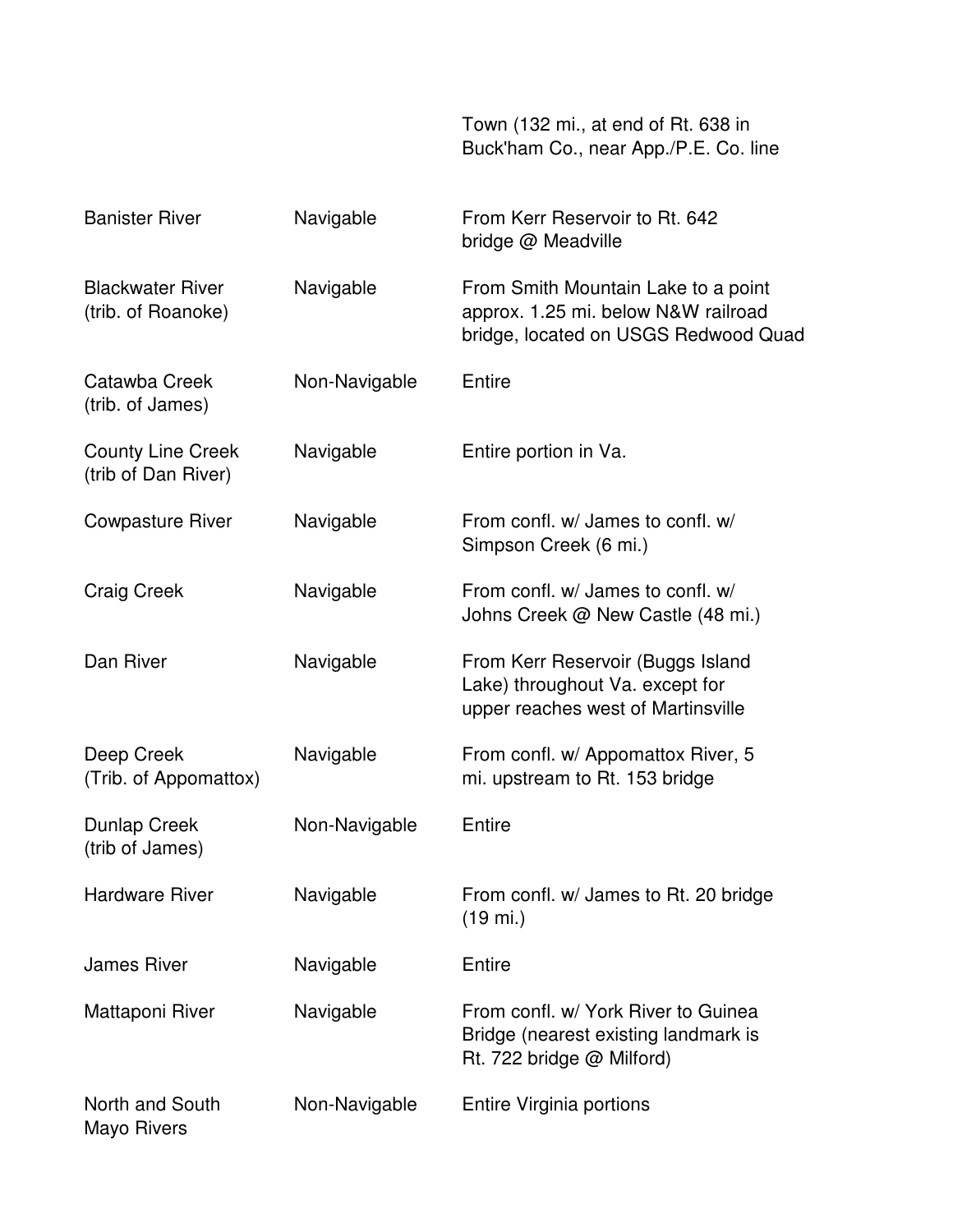(tribs. of Dan River)

| <b>Pamunkey River</b>                  | Navigable     | Entire                                                                   |
|----------------------------------------|---------------|--------------------------------------------------------------------------|
| Pigg River<br>(trib. of Roanoke)       | Non-Navigable | Entire                                                                   |
| <b>Potomac River</b>                   | Navigable     | Entire Virginia portion                                                  |
| <b>Potts Creek</b><br>(trib. of James) | Non-Navigable | Entire                                                                   |
| <b>Rapidan River</b>                   | Non-Navigable | Entire                                                                   |
| Roanoke River<br>(Staunton River)      | Navigable     | From Va. line to confl. of North and<br>South Forks                      |
| North Fork<br><b>Roanoke River</b>     | Navigable     | From confl. w/ South Fork to confl.<br>w/ Bradshaw Creek (2.8 mi.)       |
| South Fork<br><b>Roanoke River</b>     | Navigable     | From confl. w/ North Fork to<br>Rt. 11/460 bridge (2.4 mi.)              |
| Seneca Creek                           | Navigable     | From confl. w/ Roanoke to Rt. 633<br>bridge @ Marysville in Campbell Co. |
| <b>Shenandoah River</b>                | Navigable     | Entire Virginia portion                                                  |
| South Fork<br><b>Shenandoah River</b>  | Navigable     | From confl. w/ Shenandoah to confl.<br>w/ South River @ Port Republic    |
| <b>Slate River</b><br>(trib. of James) | Non-Navigable | Entire                                                                   |
| <b>Smith River</b>                     | Navigable     | From Va. line up to and including<br><b>Philpott Reservoir</b>           |
| South Anna River                       | Non-Navigable | Entire                                                                   |
| <b>Tinker Creek</b>                    | Navigable     | From confl. w/ Roanoke to Rt. 460<br>bridge $(1.8 \text{ mi.})$          |
| <b>Tye River</b>                       | Navigable     | From confl. w/ James to Rt. 56/680<br>bridge @ Massies Mill (26.1 mi.)   |